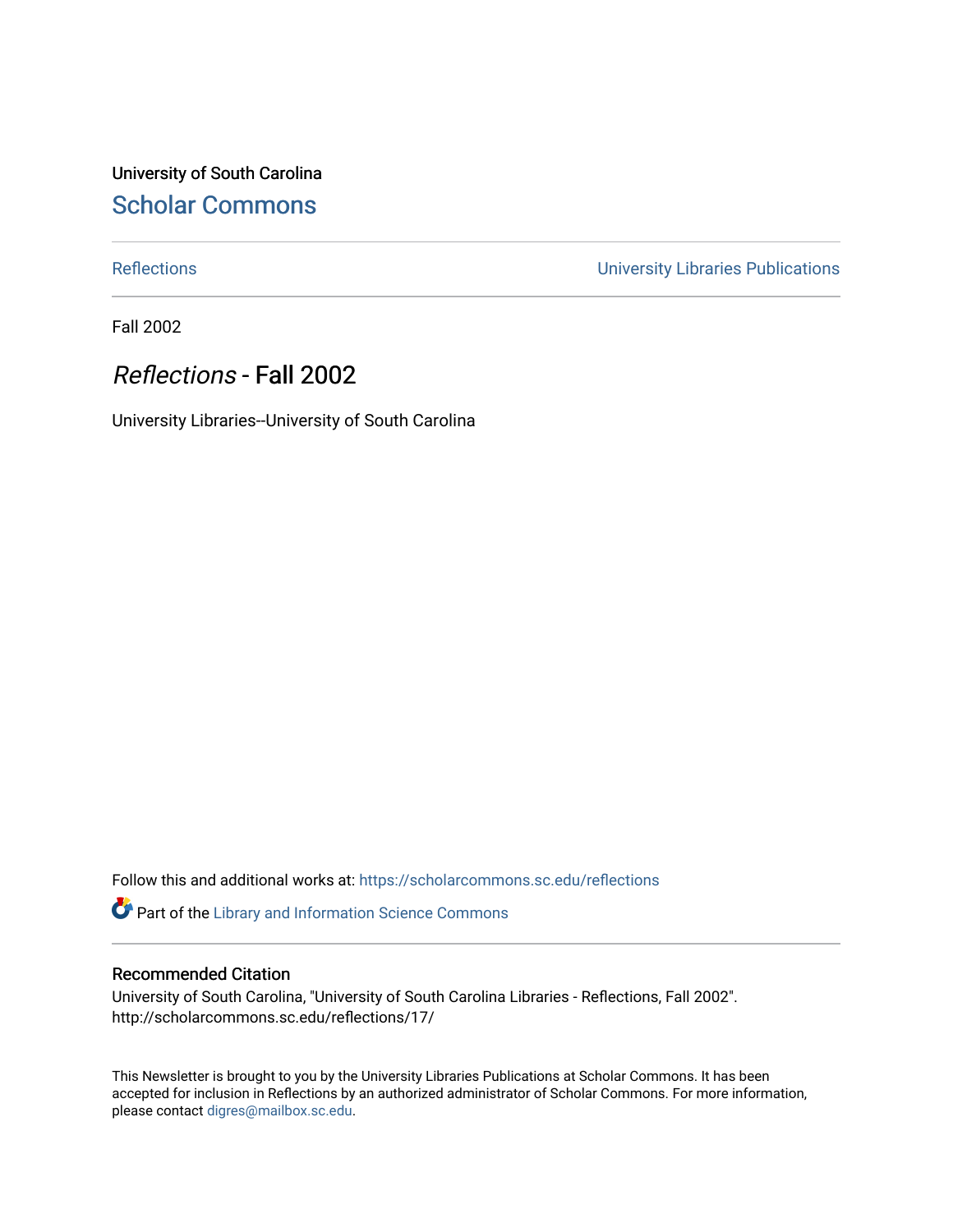#### **UNIVERSITY**

**LIBRARIES**

# REFLECTIONS

**University of South Carolina, Columbia, S.C. Fall 2002**

### **A Message from Paul Willis, Dean of Libraries**



I am pleased to be at the University of South Carolina and am grateful for the warm welcome which my wife, Barbara, and I have received from the faculty and staff of the libraries and from the University

community as a whole.

At USC, I have found strong and unique library holdings, an extremely competent staff, a University administration–including President Andrew and Donna Sorensen–interested in, and supportive of, libraries. In most organizations, and certainly in libraries, we build on those who preceded us. I knew George Terry and know Ken Toombs and I came not to replace them but will follow in their footsteps. I want to build on the momentum which is underway in the libraries and continue to strengthen our collections, both print and electronic, as we strive to provide excellent service to our many patrons. I was very pleased to learn that the 2001 Association of Research Libraries ranking of the USC libraries is 53rd among all research libraries in the United States.

It has been said that information is the fuel which drives the modern research university and I believe that the type of library and information services provided to students, faculty, and staff can increase their competitiveness in a

### **Lou and Beth Holtz Announce Increase to Endowment**



On August 19, at a gala dinner in their honor, Coach Lou Holtz and his wife, Beth, announced that they were adding \$25,000 to the Lou and Beth Holtz Library Endowment for Undergraduate Resources, which they established in 2001. The endowment's purpose is to provide for the addition of library materials and resources for USC's undergraduate students and to encourage athletic and academic partnerships.

 A special guest at the gala was author and editor George Plimpton, who had made a presentation at the fall semester's Freshman Year Reading Experience and had been the featured

speaker at the Thomas Cooper Society's fall luncheon earlier in the day.

Coach Holtz has always believed in the importance of academics in the lives and careers of his players. In support of this belief, he worked out an arrangement with Thomas Cooper Library beginning in 1999 to give members of the football team a place to study in the library and help with using computers for research projects. According to Holtz, the players' grades have risen at least partly as a result of this arrangement.

Funds from the Holtz endowment will be used to purchase books, journals, and audio-visual materials as well as to enhance collections and provide access to Web-based resources utilized by undergraduate students.

### **George Plimpton Speaks at Thomas Cooper Society Luncheon**



*George Plimpton, left, presents rare Hemingway manuscript page to Dr. Matthew J. Bruccoli.*

Noted American author and *Paris Review*  editor George Plimpton spoke to the members of the Thomas Cooper Society at a luncheon on August 19. Following his remarks, Plimpton was presented with the Thomas Cooper Medal for Distinction in the Arts and Sciences for a lifetime of achievement in literature. The luncheon also gave society members an opportunity to meet the University's new president, Dr. Andrew Sorensen and the University Libraries' new dean, Paul Willis.

Plimpton was introduced by USC's Jefferies Professor of English, Dr. Matthew J. Bruccoli, who characterized Plimpton as "the busiest literary figure in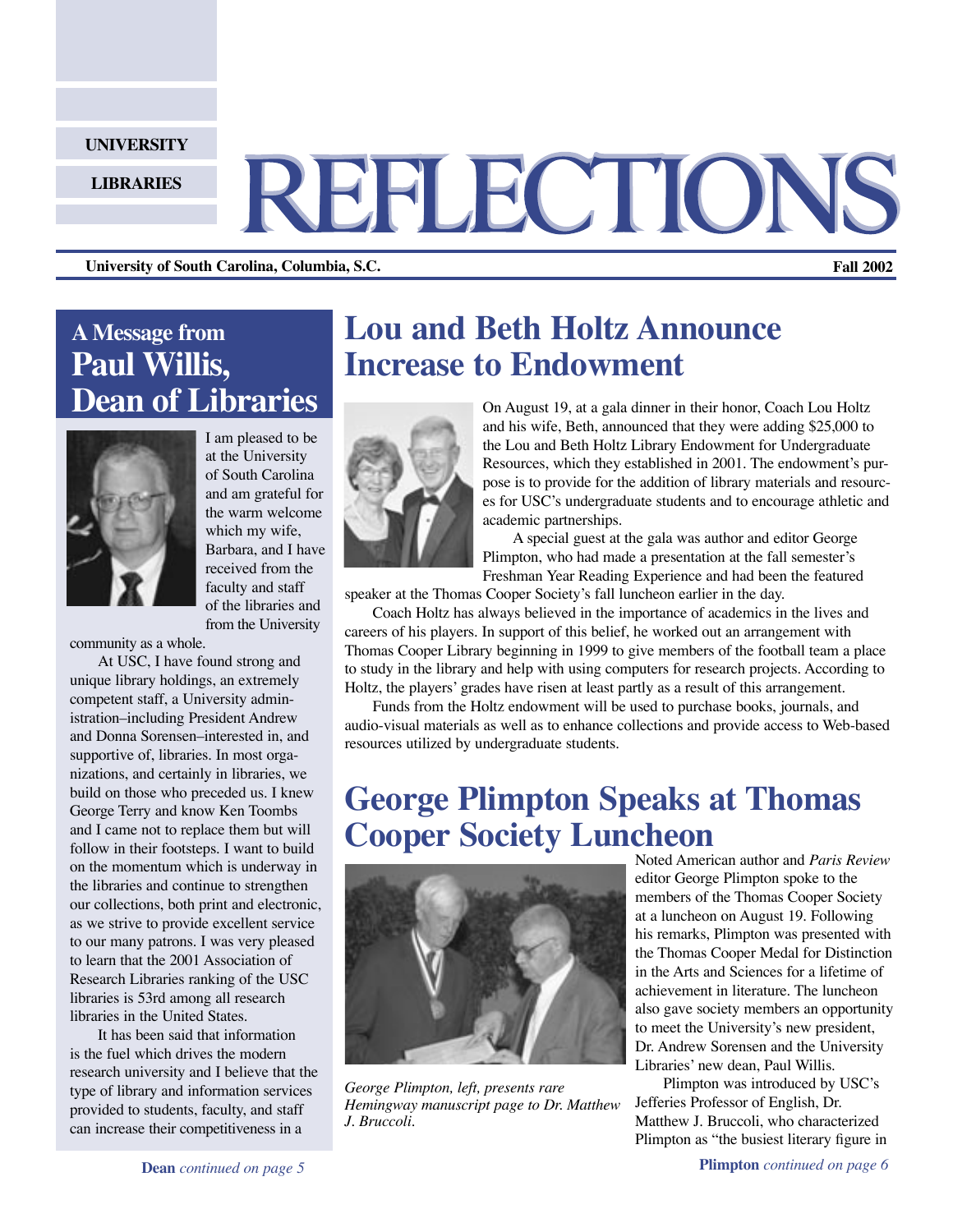### **News Briefs**

The South Caroliniana Library held a book-signing event to honor Charles R. Mack professor in the USC Department of Art whose new book, *Like a Sponge Thrown into Water: Francis Lieber's European Travel Journal of 1844–1845 : A Lively Tour through England, France, Belgium, Holland, Germany, Austria, and Bohemia : With Observations on Politics, the Visual and Performing Arts, Economics, Religion, Penology, Technology, History, Literature, Social Customs, Travel, Geography, Jurisprudence, Linguistics, Personalities, and Numerous Other Matters, has just been* published by USC Press.

Approximately 103 new computer workstations are being installed throughout the University Libraries system to provide students with the most up-to-date technology available. New machines are being placed in Thomas Cooper Library's main reference area, the TCL Science Library, the Math Library, the Music Library, and the Elliott White Springs Business Library.

**SIR** 

e<br>Min

The University Libraries' Caroline McKissick Dial Endowment has just published *Renovation and Restoration of the USC Horseshoe: A Memoir* by Hal Brunton. Brunton was USC's vice president for business affairs in the 1970s and 1980s when major renovations were made to all of the buildings on the Horseshoe and to Longstreet Theatre. The book was edited by the director of publications for the University Libraries Nancy Washington, and layout and design were done by Mary Arnold Garvin, recently retired from University Publications.

Dr. Ross Roy, distinguished professor emeritus of English and comparative literature at USC, was recognized by the University of Edinburgh with an honorary doctor of literature degree in July.

しょう

Roy was chosen for this honor based on his reputation as a renowned authority on Scottish literature and a leading scholar on Scottish poet, Robert Burns. He is the founder and editor of the scholarly journal, *Studies in Scottish Literature,* now in its 32nd volume.

ScienceDirect, one of the world's largest providers of scientific, technical, and medical (STM) literature, has been available at USC since September 2000. During the intervening years, USC researchers have consistently increased their use of the database both for citations and for downloading of full-text articles.

**AR** 

From fall 2000 to spring 2002 ScienceDirect searches have increased from 2,764 per semester to 17,707 per semester. During that same time period, the number of requested pages has increased from 27,537 to 198,506 and requests for full-text articles have increased from 5,209 to 30,001.

While the Libraries provide access to many scientific databases, it is clear that ScienceDirect, the world's largest full-text journals database, is one of the most useful for USC students and faculty. At present the database covers more than 1,500 scientific, technical, and medical peer-reviewed journals and provides over 59 million abstracts and over two million full-text scientific journal articles.

しょう

In July, the TCL Government Documents and Microforms Department began to receive cataloging records for U.S. government documents from Marcive Inc., of San Antonio, Texas.

The records come in two batches: temporary records and full bibliographic records. Along with the temporary records, the library receives labels and barcodes for all paper items. The barcodes and labels speed processing and make materials available for circulation more quickly.

# **Upcoming Exhibits and Events**

October 10–December 15, Thomas Cooper Library, Mezzanine Exhibit Area, Exhibit of "The Joseph Heller Papers" **AB** 

November 11, 5 p.m., School of Music Auditorium, "Songs of World War I," Program of WWI songs featuring Professors Dorothy Payne and Donald Gray .<br>MS

November 11, 6 p.m., Music Library, Reception and exhibit of WWI sheet music ar<br>A

November 11, Thomas Cooper Library, Main Level Lobby, Exhibit of "Sheet music from the Joseph M. Bruccoli Great War Collection"

**SIR** 

November 11, Thomas Cooper Library, Graniteville Room, Exhibit of "Isaac Rosenberg and World War I Writers" from the Joseph Cohen Collection ar<br>A

February 2003, Thomas Cooper Library, Graniteville Room, Exhibit of "Robert Burns and Others" to welcome the Southeast Association of Eighteenth Century Studies conference .<br>Me

March, 2003, Thomas Cooper Library, Mezzanine Exhibit Area, Exhibit for the Ralph Waldo Emerson Bicentenary

### **New Faces**



Kate Boyd, Reference Librarian Thomas Cooper Library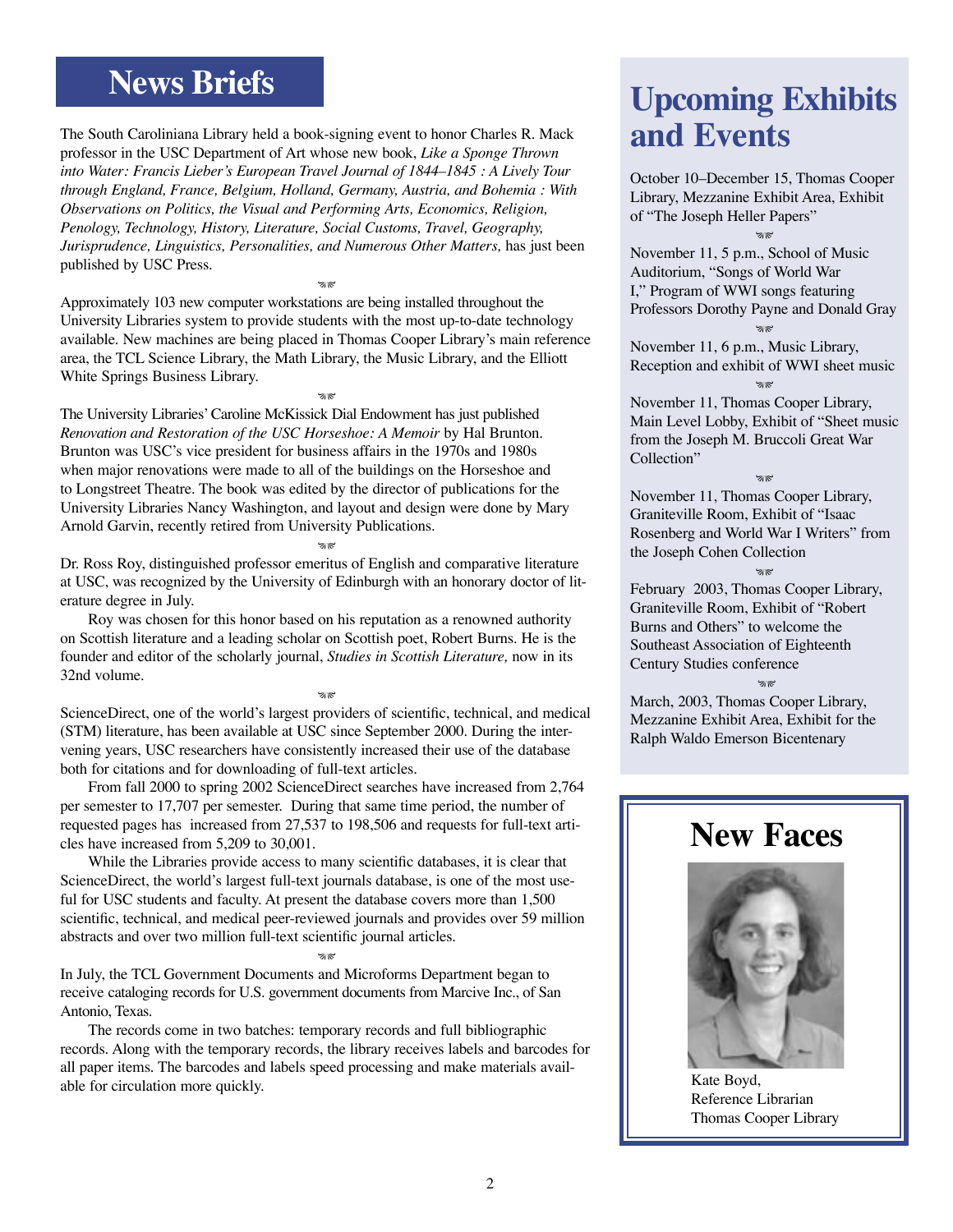### **Music Library Updates Collections and Services**

If you go to the Music Library and ask the librarian, Jennifer Ottervik, "What's new?" you should first look for a chair, because that is a question that will take awhile to answer.

During the past school year, Ottervik and her staff have become involved in several innovative projects to augment and utilize the Music Library's collections and to offer updated services to the School of Music students and faculty. These projects include: founding the Center for Southern African-American Music (CSAM), setting up a method to facilitate students' access to music listening materials called Network Digital Music (NetDM), and establishing a digital sheet music archive and index.

#### **Center for Southern African-American Music**

Unique in the South, the School of Music's Center for Southern African-American Music has a three-pronged mission involving creating a music archive, curriculum initiatives, and an educational outreach program. Working with Ottervik in setting up the center was Assistant Professor of Music Dr. Julie Hubbert. The present co-director is Assistant Professor of Music Dr. Willie Strong.

The Music Library is the designated keeper of the Center's archive which is the basis of the curriculum and outreach programs. According to the Music Library Website, the library will "collect, preserve and curate the music of African-Americans in the South (with a special emphasis on the music of South Carolina); preserve the history and heritage of this music first through the acquisition and preservation of commercial and non-commercial recordings, books, music, and other appropriate material; capture this music as it exists today through contemporary field recordings and audio/videotaping; and be a repository for any and all materials relating to African-American music in the South." Included in the archive are books, hymnals, scores, vertical files, sheet music, documents, photographs, memorabilia, field recordings, and oral histories related to all types of African-American music such as spirituals, gospel music, Gullah music, blues, ragtime, jazz, and protest songs.

All of the materials in the archive will be preserved through current archiving procedures and will be made available to scholars and enthusiasts via the Music Library's Website. The Website presents recordings, photos, scores, and curated presentations enhanced by visual material from the USC Film Library's Fox Movietone News Collection. Movietone News film clips taken between 1919 and 1936 cover such topics as "Gullah Musicians," "Piedmont and Low-Country Blues Artists," "Southern Gospel Choirs," "African-American Brass Bands," "Southern Work Song Traditions," "Dance Bands and Orchestras," and "Early Jazz Artists."

Eventually the Website will be expanded to provide an online directory of resources in other Southern libraries, museums, and repositories.

CSAM was officially launched with a one-day symposium and benefit concert on October 25. The symposium featured invited scholars and the concert included the performing ensembles the Hallelujah Singers, the BJ Scott Choir of Husbah Baptist Church, and Kenny and the Tigers, a shout band. Hosting the event was South Carolina artist, Jonathan Green, who granted the reproduction of one of his paintings for use on the symposium's poster and program booklet.

Future plans call for USC to be the hub for a statewide directory of sheet music and other items related to African-American music in the South. Contributors to the directory would include colleges such as Claflin, Benedict, and the College of Charleston as well as churches throughout the state. The Music Library staff would collect the needed data, do the scanning, act as consultants, and help with preservation of the original materials. The owners could opt to deposit their holdings with the Music Library for reasons of climate control, security, and access.

#### **Network Digital Music**

Jennifer Ottervik praises Tony McLawhorn, director of Educational Software Development in the College of Science and Mathematics, for making his NetDM system available to music students in several courses offered by the School of Music. For a small cost, students are provided with a CD which gives them access to recordings of assigned music selections. Students can access the CD from any PC or Mac computer rather than having to come



*Library staff members include, front row, left to right, Isabel Otero, Jennifer Ottervik, and Brandi Neal; back row, left to right, Tracy Hall, Robert Torre, Pin Zhou, and Junichiro Harada.*

to the Music Library for their listening assignments. The music is stored on the Music Library's server, so it is available to all students all the time.

Advantages to the library of this system include fewer staff hours issuing and reshelving CD's, tapes, and records, as well as the saving of wear and tear on library equipment and media.

#### **Digital Sheet Music Project**

In the spring of 2002 a Music Library supporter, Mary Elizabeth Newton, was looking for a way to enhance the library's offerings and, at the same time, to honor its head librarian, Jennifer Ottervik. Ottervik mentioned her dream of establishing a digital sheet music database, and Newton realized she had found her project. The project involves entering information about all of the library's 10,000 pieces of classical, popular, and sacred sheet music (defined as a cover and up to nine pages of music) into a Web-accessible database. The database record for each item may be searched by keyword, title, composer, arranger, lyricist, first line of text, publisher, date published, subject, and donor. After purchasing a scanner and appropriate software, Ottervik trained about seven graduate students to begin adding the records. So far about 500 items have been cataloged.

The only other institutions with similar projects are Duke, Brown, and Johns Hopkins Universities and the Library of Congress.

Ottervik comments, "This project will allow many pieces of music to be discovered, studied, and performed by students and scholars who otherwise would never have known the music even existed."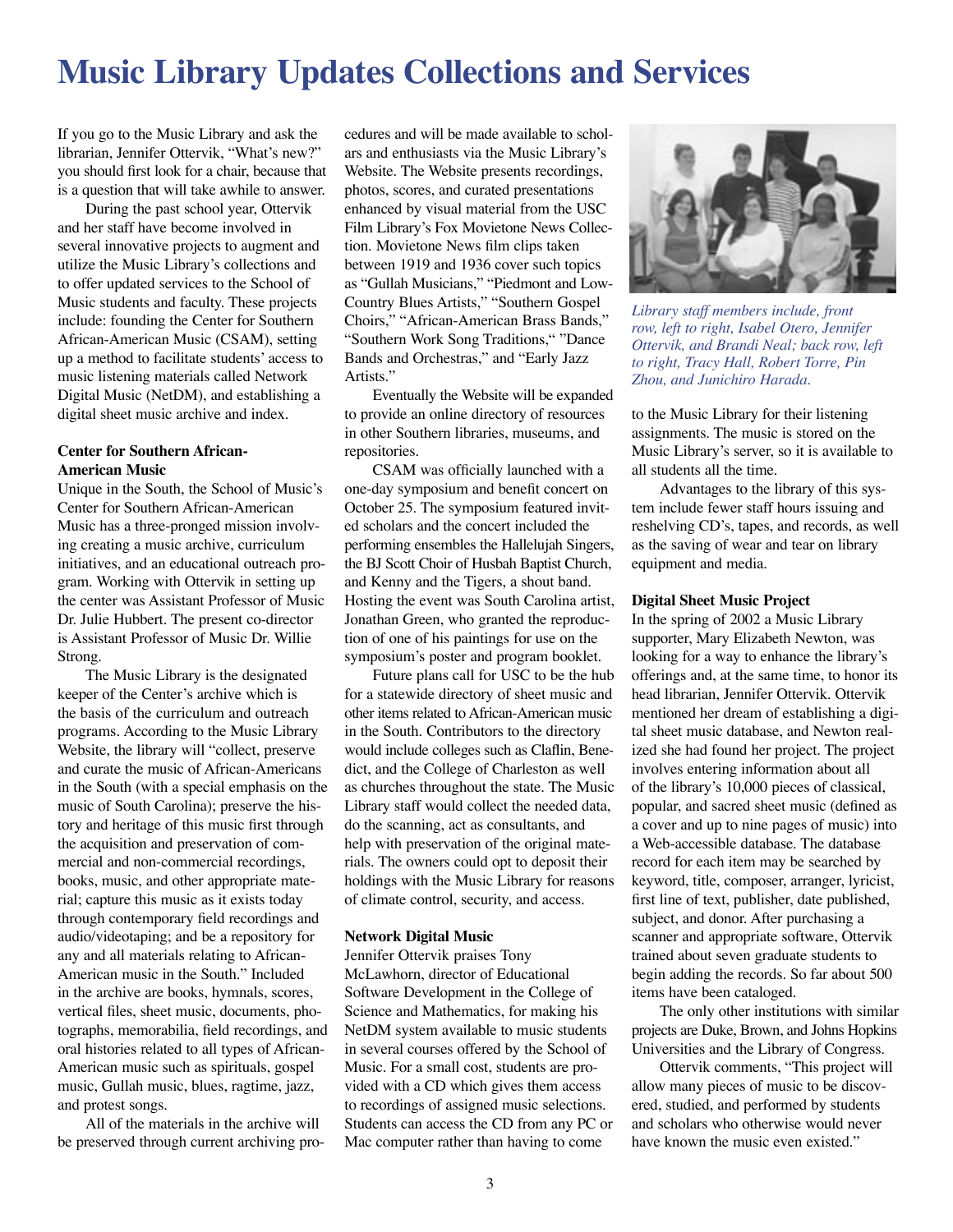# **USC Acquires Joseph Cohen Collection of World War I Literature**

A major collection of works by the World War I poet-painter Isaac Rosenberg (1890–1918) has been acquired by the Thomas Cooper Library. The collection includes Rosenberg's first and rarest book, *Night and Day* (1912) as well as material on other Great War poets. The new collection came by gift-purchase from Rosenberg's biographer, Prof. Joseph Cohen. In announcing the acquisition, Paul Willis, dean of libraries, said, "Combined with the Joseph M. Bruccoli Great War Collection, this new material positions the TCL collection among the leading American research resources for the study and teaching of the literature, history, and culture of World War I"

Told of the new collection, the literary critic Harold Bloom, Sterling Professor of Humanities at Yale University and Berg Professor of English at New York University, called Rosenberg "comparable to Wilfred Owen in terms of genius and imaginative endowments." Owen is also strongly represented in the Cohen Collection. Rosenberg's best poems, Bloom said, "are among the permanent contributions to the poetry of the English language. Any archive or discovery of Rosenberg's work is an important contribution to literary scholarship."

Isaac Rosenberg, recognized as the first significant Jewish poet in English literature, was, with Rupert Brooke and Owen, one of the three major poets killed in the Great War, and the only one who served in the ranks. He died on the Somme in 1918.

#### **Items in the Collection**

Before his death, Rosenberg published three poetry pamphlets. Produced by a small print shop in London, they are among the great rarities in 20th-century English poetry. The Cohen Collection's copy of *Night and Day* has an additional manuscript poem by the author. Copies of Rosenberg's other two pamphlets are in Thomas Cooper Library's Joseph M. Bruccoli Great War Collection.



*Private Isaac Rosenberg (1890–1918), inscribed by Rosenberg to poet-dramatist Gordon Bottomley (from the Joseph Cohen Collection/Joseph M. Bruccoli Collection, University of South Carolina.)*

Only two other libraries in the world (Yale and Oxford) have all three of Rosenberg's publications.

Other highlights of the Cohen Collection include a letter from the trenches in July 1917, where Rosenberg reports, "I managed to jot down some ideas for poems now & then.…They are actual transcripts of the battlefield"; Rosenberg's charcoal drawing "Hark, Hark, the Lark" (1912), together with a self-portrait, and other sketches; autograph letters from Robert Graves, Ezra Pound, Osbert Sitwell, and others; extensive research files preserving Cohen's contacts in the 1950s with those who had known Rosenberg and Owen before and during the Great War; over 300 volumes by or about the Great War poets (notably Owen, Graves, and Siegfried Sassoon); and contemporary anthologies and periodicals.

#### **The Collector: Professor Joseph Cohen**

Professor Joseph Cohen's World War I literature collection was started in 1952 when he was a graduate student in the English Department of the University of Texas. Cohen, undertaking research for a dissertation on Wilfred Owen, began to identify and contact surviving family, friends, and acquaintances of the poet; to locate and acquire the poet's work including all his appearances before his death in 1918 and all posthumous editions and appearances; and to collect all related published literary criticism, scholarship, memoirs, and ephemera. While his primary focus was on Owen, Cohen began simultaneously to collect material on Isaac Rosenberg, Siegfried Sassoon, Robert Graves, Rupert Brooke, and other Great War figures. Joining the English faculty at Tulane University, Cohen continued to build his Great War collection. His research in the field culminated in his book *Journey To The Trenches: The Life of Isaac Rosenberg 1890–1918* (London and New York, 1975).

#### **World War I Collections at USC**

At Thomas Cooper Library, the Cohen Collection joins and enhances the Joseph M. Bruccoli Great War Collection. Dean Paul Willis described the new collection as "a notable example of the library's policy of building to strength, complementing the Bruccoli Collection." The Joseph M. Bruccoli Collection was begun in 1997 by Arlyn and Matthew J*.* Bruccoli. It is an inprogress research archive for the literary, historical, and cultural aspects of World War I. Its fields of specialization are the literature of the American Expeditionary Force, British novels and poetry of the war, the air war, and trench warfare. The collection includes sheet music, posters, original art, manuscripts, correspondence, photo albums, scrapbooks, and glass slides. Among recent additions donated by Professor and Mrs. Bruccoli are a large group of French Great War posters.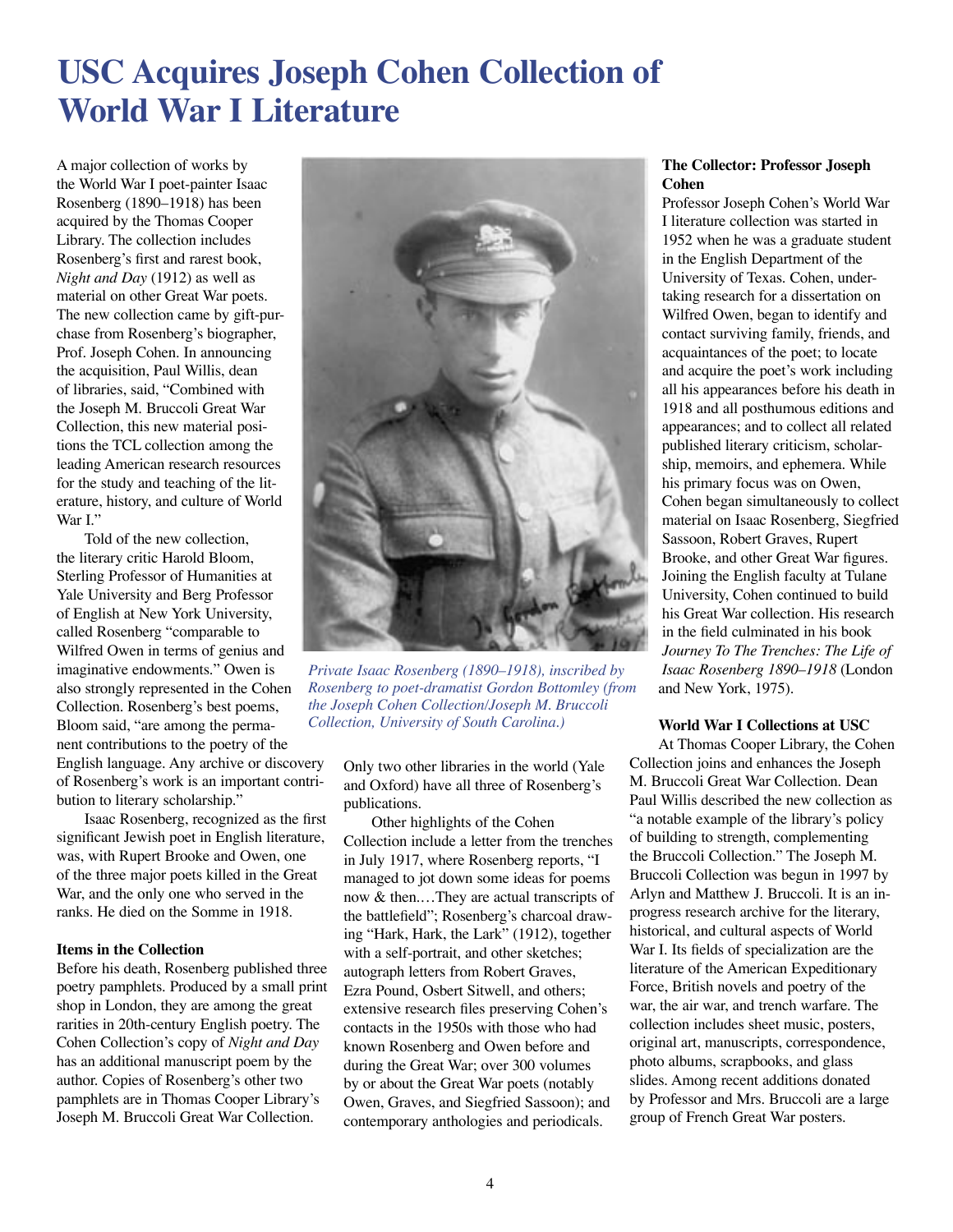## **"The Joseph Heller Papers" Exhibition Opens at Thomas Cooper Library**

Thomas Cooper Library's current exhibition features the life and writing of American novelist Joseph Heller (1923– 1999). The exhibition is chiefly drawn from USC's Joseph Heller Archive which houses over 150,000 pages, drafts, typescripts, and items of correspondence documenting Heller's achievement over a period of 30 years.

To mark the opening of the exhibition, the Thomas Cooper Society sponsored a talk by American author, Christopher Buckley, on October 10 which constituted the Thomas Cooper Library event in this year's USC Literary Festival. The exhibition, the first since the archive came to USC, will continue until the end of December.

The exhibition charts Heller's career, from his New York childhood and war service in North Africa and Italy, through his early writing and screenplays and the great



success of *Catch-22* (1962) as book, film, and play, to the succession of major novels that followed—*Something Happened*  (1974), *Good As Gold* (1979), *God Knows*  (1984), *Picture This* (1988), and *Closing Time* (1994).

Alongside the manuscripts for several novels are the distinctive file cards on which Heller recorded ideas and tried out one-liners for his novels. Also on display is Heller's scrapbook of reviews and publicity for *Catch-22* as well as posters for the film.

The Joseph Heller archive, acquired by USC in 1997 with Heller's active involvement and support, is the largest single collection anywhere supporting research on Heller's work. Since then, Valerie Heller has donated a substantial group of the foreign editions of her late husband's books.

Regularly ranked among the top 10 American novelists of the 20th century, Heller did air-crew training in South Carolina during World War II, and he returned here most recently in 1996, to receive USC's Thomas Cooper Medal for Distinction in the Arts and Sciences.

Prof. Matthew J. Bruccoli and Prof. Park Bucker, of USC-Sumter, have recently co-authored *Joseph Heller: A Descriptive Bibliography* (University of Pittsburgh Press/Oak Knoll, 2002).

#### **Dean** *continued from page 1*

world which has itself become increasingly competitive. Much of the information which scholars use in 2002 is in a digital format so that, in some instances, information from the USC Columbia libraries can be shared not only with the other USC campuses, but also with citizens throughout the state of South Carolina. It seems to me that expanding access to information resources–be it to a physician, K–12 teacher, professional, business person, those involved in distance learning, or the public at large–has the potential to influence economic development in the state as well as to enhance the general quality of life. Working in cooperation with other college, university, school, and public libraries as well as the South Carolina State Library, the University Libraries are pursuing the goal of a state-wide virtual library.

My vision for the research library of the 21st-century is to provide students, faculty, and staff with all relevant information products when needed, with coverage that is both current and comprehensive. We must provide a single entry point to this information from computers in the libraries, offices, labs, homes, and residence halls where our patrons do their research. The USC libraries must continue to position themselves to manage the digital information environment in which they now work and must prepare themselves to deal with other significant changes close at hand which impact scholarly communications.

The libraries at USC must collect and preserve the intellectual and cultural heritage of South Carolina by building on the great strengths in the South Caroliniana Library and expand access to these collections by digitizing key primary source materials. By the same token, the distinguished special and rare collections in Thomas Cooper Library must be maintained and strengthened.

I have two major University library initiatives underway this year. These include a review of the libraries' organizational structure and working toward a rare books addition to and renovation of Thomas Cooper Library. Private funding will be required for the rare books addition.

I look forward to meeting you, the USC faculty and staff, in the coming months. I am anxious to hear your concerns about library services and I welcome and appreciate your support.

### About Dean Willis

Paul A. Willis began work as the new dean of libraries in July. He was previously director of libraries at the University of Kentucky and, prior to that, law librarian there.

Dean Willis holds Bachelor of Arts and Doctor of Jurisprudence degrees from the University of Kentucky and a Master of Library Science degree from the University of Maryland. He had been at Kentucky both as a professor of law and a librarian since 1966.

During his career, Dean Willis has been active in a number of law and library organizations, published articles and book chapters, and served as a consultant. His latest published work is a chapter entitled "Building a Major Gifts Program" in a monograph which has just been published by the Association of Research Libraries.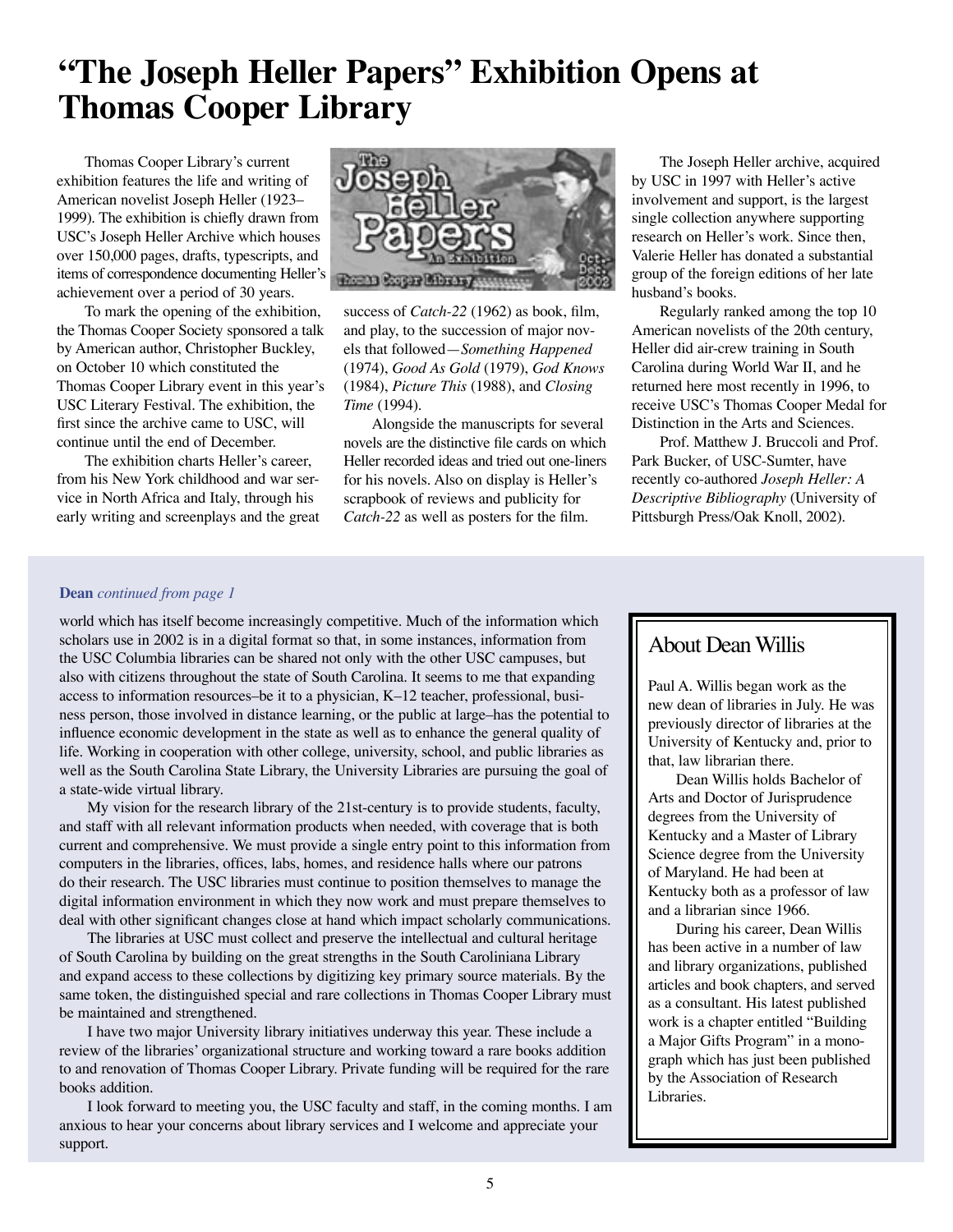# **Giving New Life to Old Books**

In March of 2002, Holly Herro from the USC Conservation Facility, organized the Thomas Cooper Library Book Repair Unit. The goal of the unit is to repair damaged books from the library's general collections so they can again be available to users.

The participants, who are library faculty, staff, and student volunteers, learn how to assess various types of book damage. They also learn many book repair techniques, such as rebacking and recasing. When possible, all of the original components of the damaged books are retained and used during the repair process.



*Ready to get busy with their mission of saving old books are, seated, left to right, Sallie Ruff, Laurel Baker, Allison Thiem, Ashley Wight, and Tonia Simpson. Standing, left to right, are Jeff Berg, Jody Mack, Holly Herro, Joe Henderson, Clara Farnstrom, and Lawryn Henderson.* 

*Other staff memebers who work on the project include: Pat Harwell, Mae Jones, Ben Peterson, Nathan Scott, Sharon Verba and Greg Wilsbacker.* 

### Libraries Offer New Online Databases **America"** and the *Paris Review* as "the

**ABSEES Online:** ABSEES Online is the online version of The American Bibliography of Slavic and East European Studies. ABSEES covers North American (U.S. and Canadian) scholarship on East-Central Europe, Russia, and the former Soviet Union. It contains bibliographic records for journal articles, books, book chapters, book reviews, dissertations, online resources, and selected government publications. USC receives updates monthly and has coverage from 1990 to the present.

**WorldCat:** WorldCat is the world's foremost bibliographic database, with over 46 million bibliographic records representing 400 languages. It covers information from before 1,000 B.C. to the present, and includes holdings information from libraries in 45 countries. A typical record in WorldCat contains a physical description of an item and information about its intellectual content. Some records also include tables of contents, cover art, book summaries, and notes about authors. Publications covered include books, visual materials, computer files, Internet resources, serial publications, sound recordings, archival material, articles, musical scores, and

maps. USC receives daily updates.

**Econlit:** EconLit is the American Economic Association's electronic bibliography of economics literature throughout the world. It contains abstracts, indexing, and links to full-text articles in economics journals. It abstracts books and indexes, articles in books, working papers series, and dissertations and provides the fulltext of JEL book reviews. USC receives monthly updates with coverage from 1969 to the present.

#### **Bibliography of the History of Art/ Bibliographie d'Histoire de l'Art (BHA):**

BHA is the world's most extensive abstracting and indexing service for current literature on the history of art in Europe and the New World. It surveys the visual arts from late antiquity to the present, offering researchers access to more than 4,000 periodicals published in 45 languages, as well as art-related books, exhibition and dealers' catalogs, conference proceedings, dissertations, and bibliographies. USC has coverage from 1973 to the present.

# **In Memoriam**

University Libraries' faculty and staff members were saddened to learn of the passing on September 30 of Darrick Hart, preservation archivist and assistant conservator at the Arthur E. Holman, Jr. Conservation Laboratory.

Darrick earned two degrees from USC, a BA in history (1995) and an MA/MLS in public history, archives track (2000). He participated in a field school in England in 1998 as part of his work in the public history program and, in 1996-99 he worked on a committee to create a museum for the Columbia Fire Department. The oral history interviews which he conducted with African-American firemen who integrated the department became the basis for his MA thesis.

All of Darrick's colleagues at the libraries will miss him and extend to his family their sincere condolences.

#### **Plimpton** *continued from page 1*

best journal in the English language." During his remarks, Plimpton reminisced about his long and varied literary career and about other awards he has received recently including induction into the American Academy of Arts and Letters and the French Legion d'Honneur as a Chevalier. Following his remarks, Plimpton presented Bruccoli a framed, hand-written manuscript page from Ernest Hemingway's short story, "The Battler." The page had been given to Plimpton by Hemingway in the 1950s in connection with an article for the *Paris Review*. The article was instrumental in revising public perception of Hemingway from a writer who liked to role-play as a tough guy into a sympathetic figure who was a committed artist. The manuscript page had hung in Plimpton's office for the many intervening years and Plimpton presented it to Bruccoli in appreciation for his support of the *Paris Review* and his literary accomplishments, including publishing the *Dictionary of Literary Biography*. Bruccoli stated that he was very surprised and pleased to receive the unique gift and that, after enjoying it awhile, he would present the framed page to the Thomas Cooper Library Department of Rare Books and Special Collections.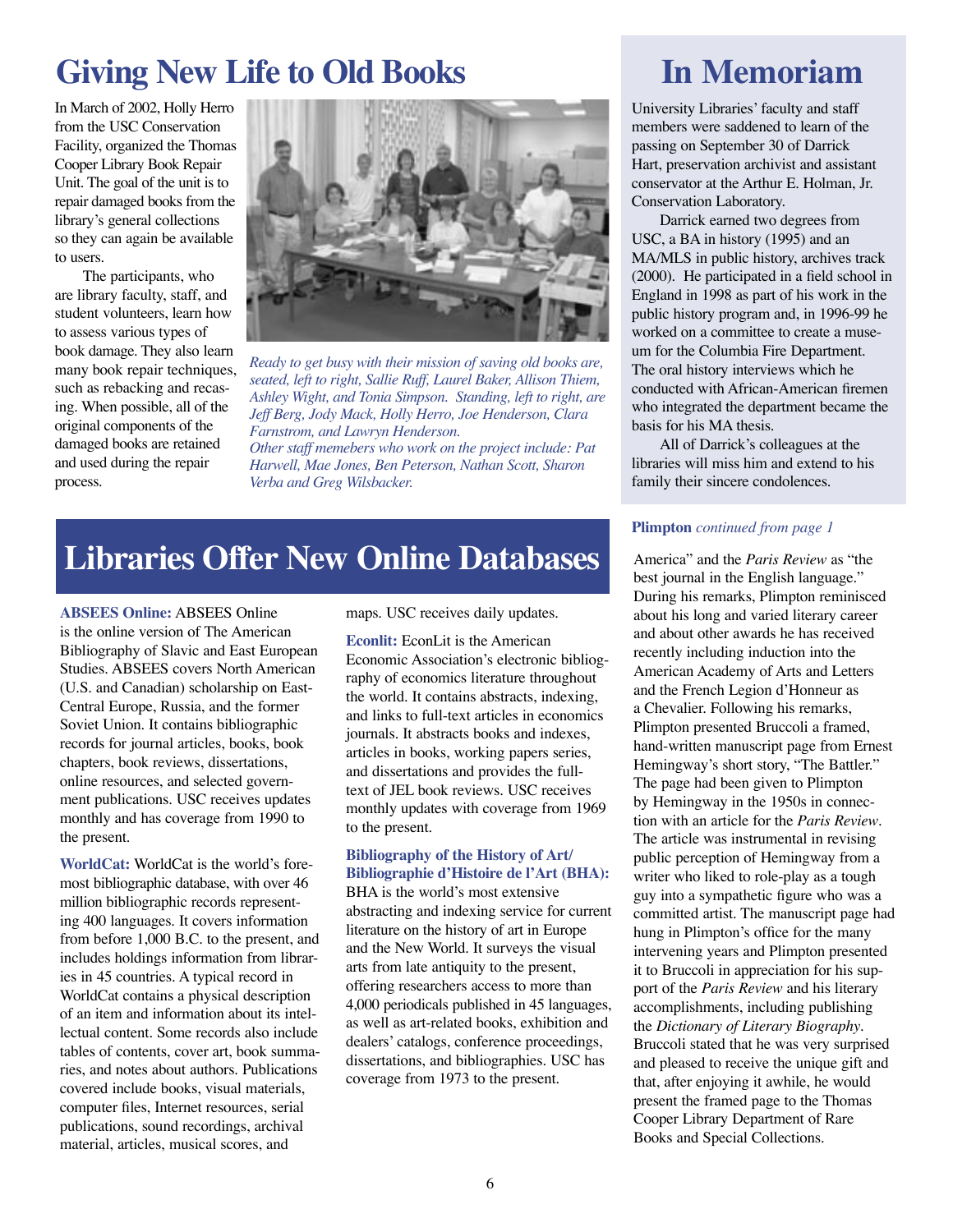# **USC Dedicates Arthur E. Holman, Jr. Conservation Laboratory**

The USC Libraries' conservation laboratory was dedicated on September 18 to the memory of Arthur E. Holman Jr. The facility, which opened in 1999, will be called the Arthur E. Holman, Jr. Conservation Laboratory. Honoring Mr. Holman in this way was made possible by a donation from John E. Swearingen who was Mr. Holman's USC classmate and lifelong friend.

Present at the dedication ceremony were Mrs. Arthur E. Holman Jr. of Anderson, and her children, A. Elliott Holman III, and Emily Holman Sands (Mrs. George), as well as Mrs. Andrew Sorensen, wife of the University's new president, and Mr. and Mrs. Guy Lipscomb. Mr. Lipscomb was a classmate at USC with both Swearingen and Holman Jr. Those attending the dedication were welcomed by Paul Willis, dean of the University Libraries. Willis expressed his gratitude for Swearingen's generosity in support of the conservation facility, regretting that Swearingen could not be present for the event. He recalled that the late George Terry, former dean of University Libraries, had toured the Library Annex and Conservation Laboratory with Swearingen shortly after it opened.

A. Elliott Holman III, spoke about his recollections of the friendship between his father and Swearingen and of their mutual love for the University. He also mentioned his father's love of history, especially South Carolina history, and expressed his certainty that his father would have been very pleased to be associated with the work of a conservation laboratory and its dedication



*Shown at the dedication of the Arthur E. Holman, Jr. Conservation Laboratory are, left to right, A. Elliott Holman III, Mrs. Arthur E. Holman Jr., and Emily Holman Sands.*

to preserving precious literary and historical materials. In conclusion he said, " On behalf of my mother, my sister, and our 'extended' Carolina family, I thank John Swearingen and his powerful example of loyalty, friendship and generosity to my father and to the University of South Carolina."

The Arthur E. Holman, Jr. Conservation Laboratory contains 2,300 square feet of work space. It houses stateof-the-art conservation equipment including custom-made moveable work tables, fume hoods, an industrial-strength dust collection system, a leaf caster, a surgicalgrade microscope, and a large collection of finishing tools for fine bindings. Preservation Librarian and Conservator Holly Herro is in charge of the laboratory's operations.

### **News from South Caroliniana Library**

SCL's collection of the papers of education reformer M. Hayes Mizell will be arranged and described through a grant of \$99,000 from the Edna McConnell Clark Foundation.

During his career, Mizell played an important role in furthering the debate over improving the American education system. In 1987, he became director of the Clark Foundation's Program for Disadvantaged Youth, now known as the Program for Student Achievement.

Work on the project began in April 2002 and should be completed by 2005. Supervisory staff for the project are principal investigator, Henry Fulmer, of the manuscripts department, and Herb Hartsook of Modern Political Collections. The project archivist is Craig M. Keeney, a graduate student in public history/library and information science.

#### পার্চ

This past December, the Modern Political Collections division of the South Caroliniana Library received a major federal grant of \$848,130 to promote its activities. The bulk of the funds have been deposited in a state endowed account and will generate income to support the arrangement and description of collections and, beginning in 2005, a biannual symposium on contemporary government, politics, and society. These symposia will feature noted scholars, leaders in government, and others and will highlight the division's holdings and the research to which those collections lend themselves. Issues currently being considered for the inaugural symposium include the federal budget, rise of the Republican Party in the South, and rethinking of the welfare system.



# **Treasures from the Film Library**

The Newsfilm Archive Preservation Endowment, begun in 1999, has provided funds to preserve a number of unique, exciting, and sometimes vital motion picture film clips. "Caddies of the Shady Rest, the first and only all African-American Country Club, 1925" shows a frame from one of the most recently preserved reels of Movietone News film.

For more information, visit the Newsfilm Library Web site at www.sc.edu.newsfilm.